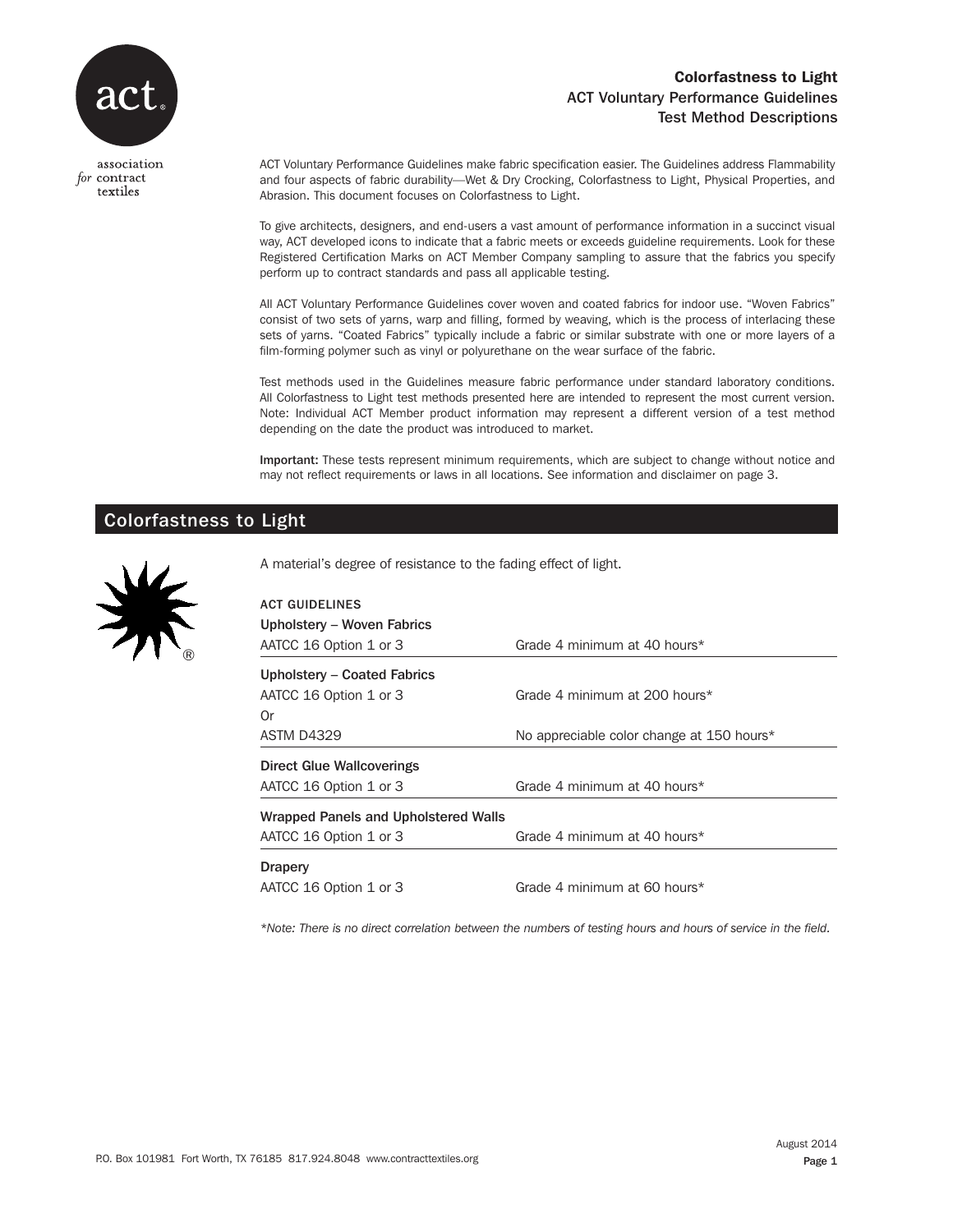

## Colorfastness to Light ACT Voluntary Performance Guidelines Test Method Descriptions

#### association for contract textiles

## TEST METHODS AATCC 16 Option 1 or 3\*

The AATCC 16 Option 1 and 3 are test methods of the American Association of Textile Chemists and Colorists (AATCC). ACT recognizes both methods where the only difference is the light source being used. In AATCC 16 Option 1 a Carbon-Arc lamp is used as the light source, and in AATCC 16 Option 3 a Xenon-Arc lamp is used. Under both methods a strip of fabric (part of which is protected by a special paper card) is placed in a fadometer and exposed to 40 hours of accelerated fading units (AFU). After the exposure the difference in color between the exposed and protected parts of the fabric are compared to the AATCC gray scale and the degree of fading is rated.

Grade  $5 =$  no fading Grade  $4 =$  slight fading Grade  $1 =$  high degree of fading

\* For complete technical details about AATCC 16 Option 1 or 3: http://www.aatcc.org

#### ASTM D4329\*

Brief description to be added.

\* For complete technical details about ASTM D4329: http://www.astm.org